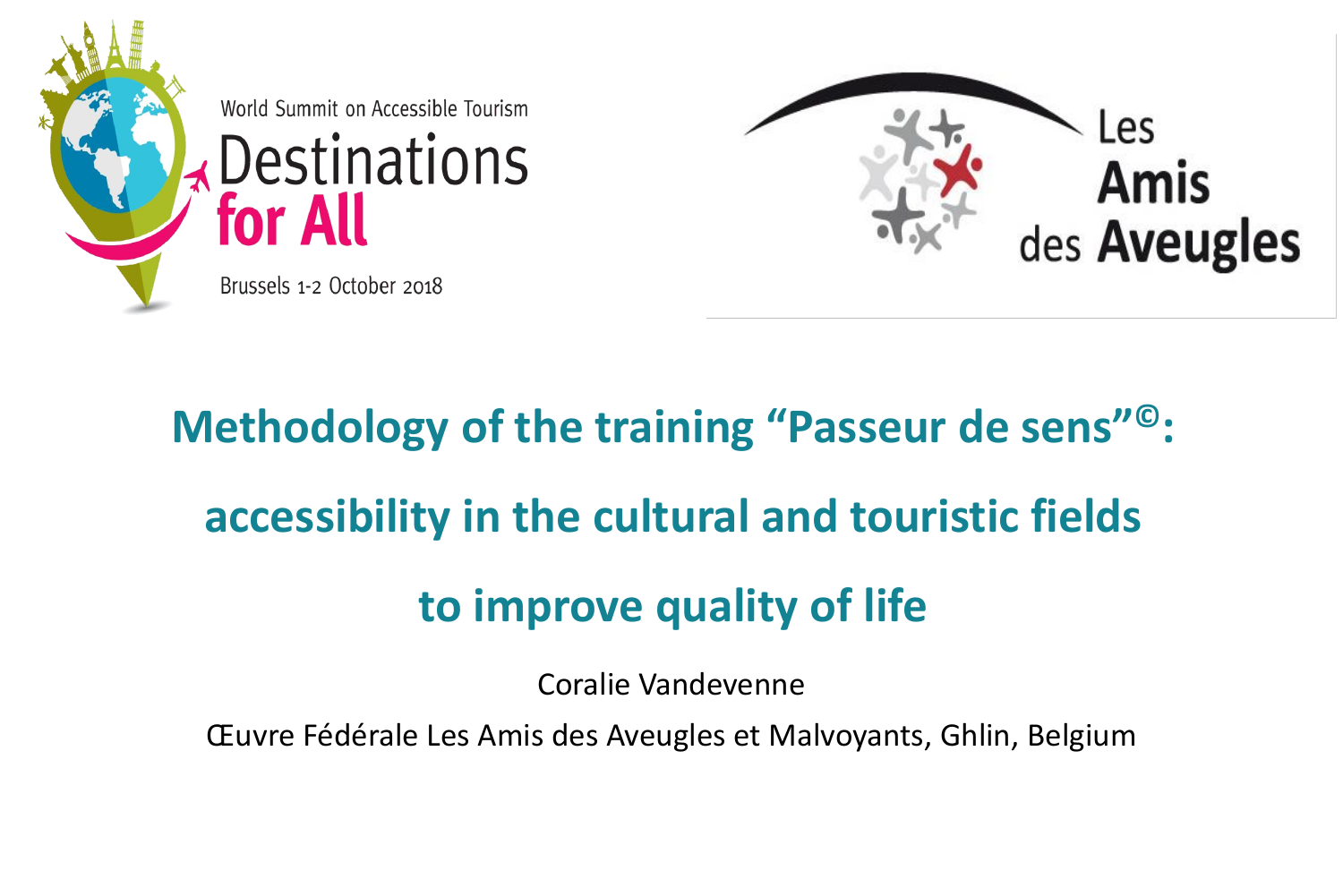

# Presentation

- Video supports
- Testimonials
- Flow



World Summit on Accessible Tourism - Brussels 1-2 October 2018 **2**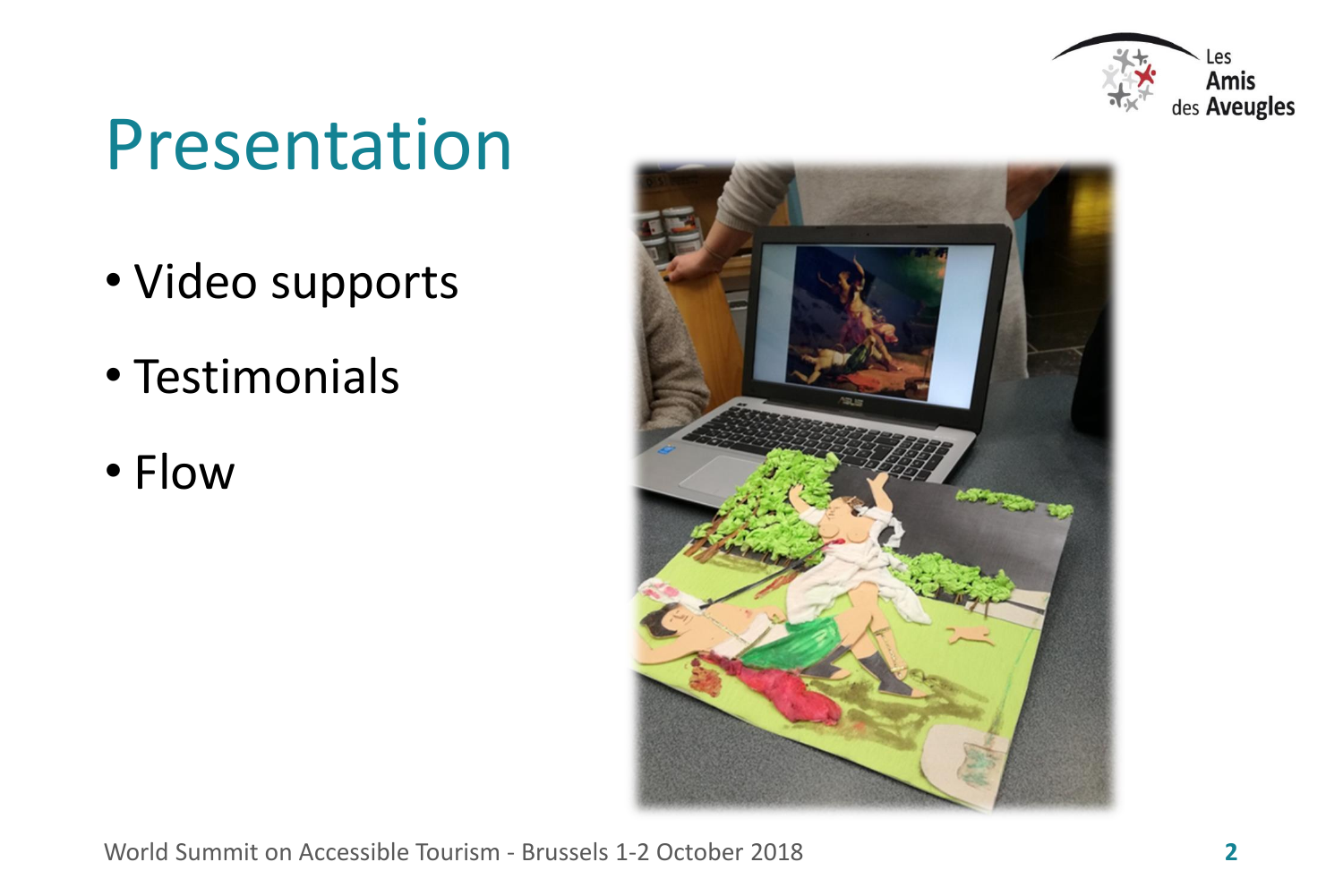

### Introduction

- Training and finality
- Specificity of the sector
- Mental representation with meaning and emotion
- Specific methodology: multisensoriality and participatory approach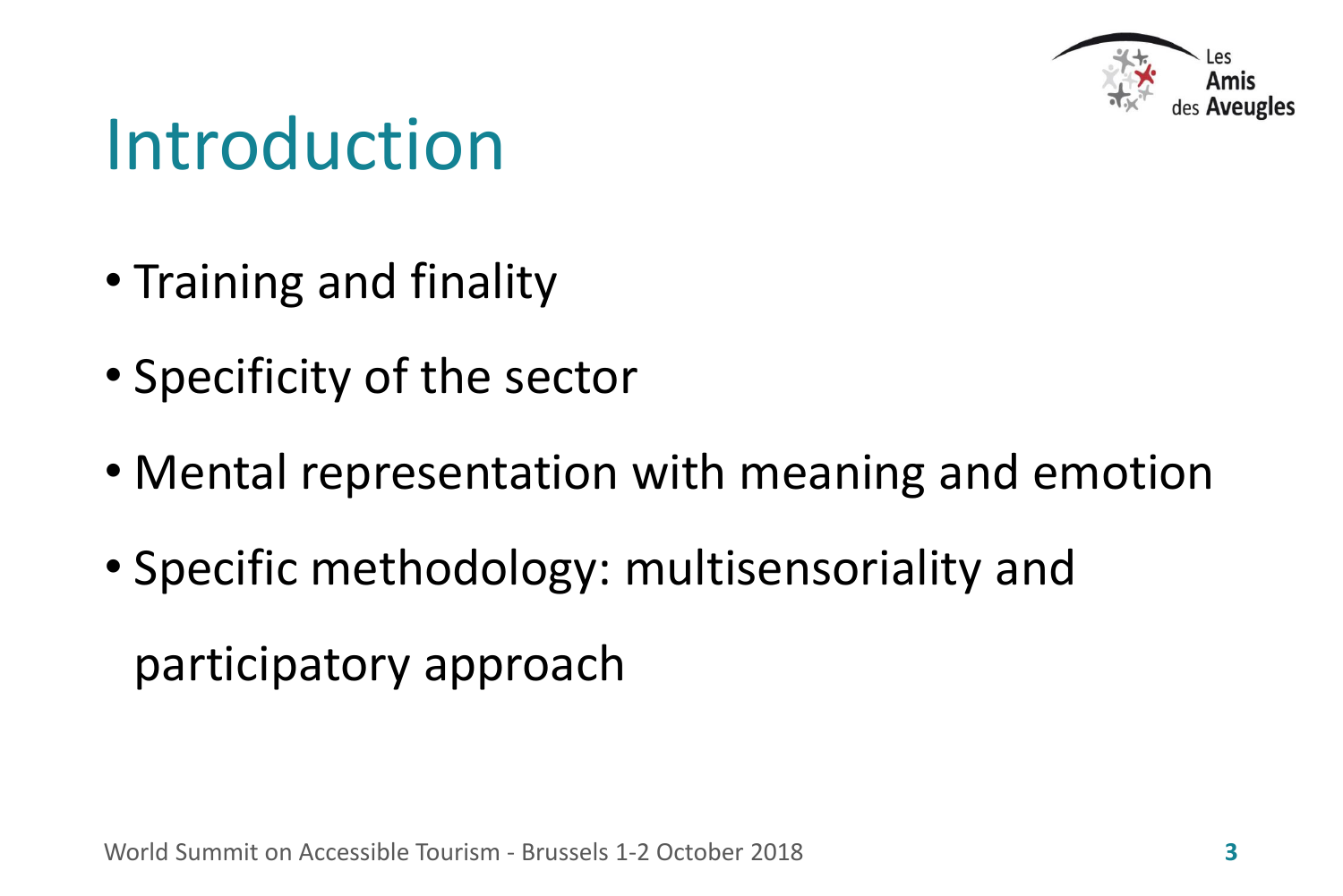# Conceptual frame

• Accessibility



- Universal accessibility > the specific needs
- The 3 axes of accessibility
- Importance of the human factor
- $\overline{Z}$  individual participation
- Societal impact :

#### ↗ offer of accessible services





Amis des **Aveugles**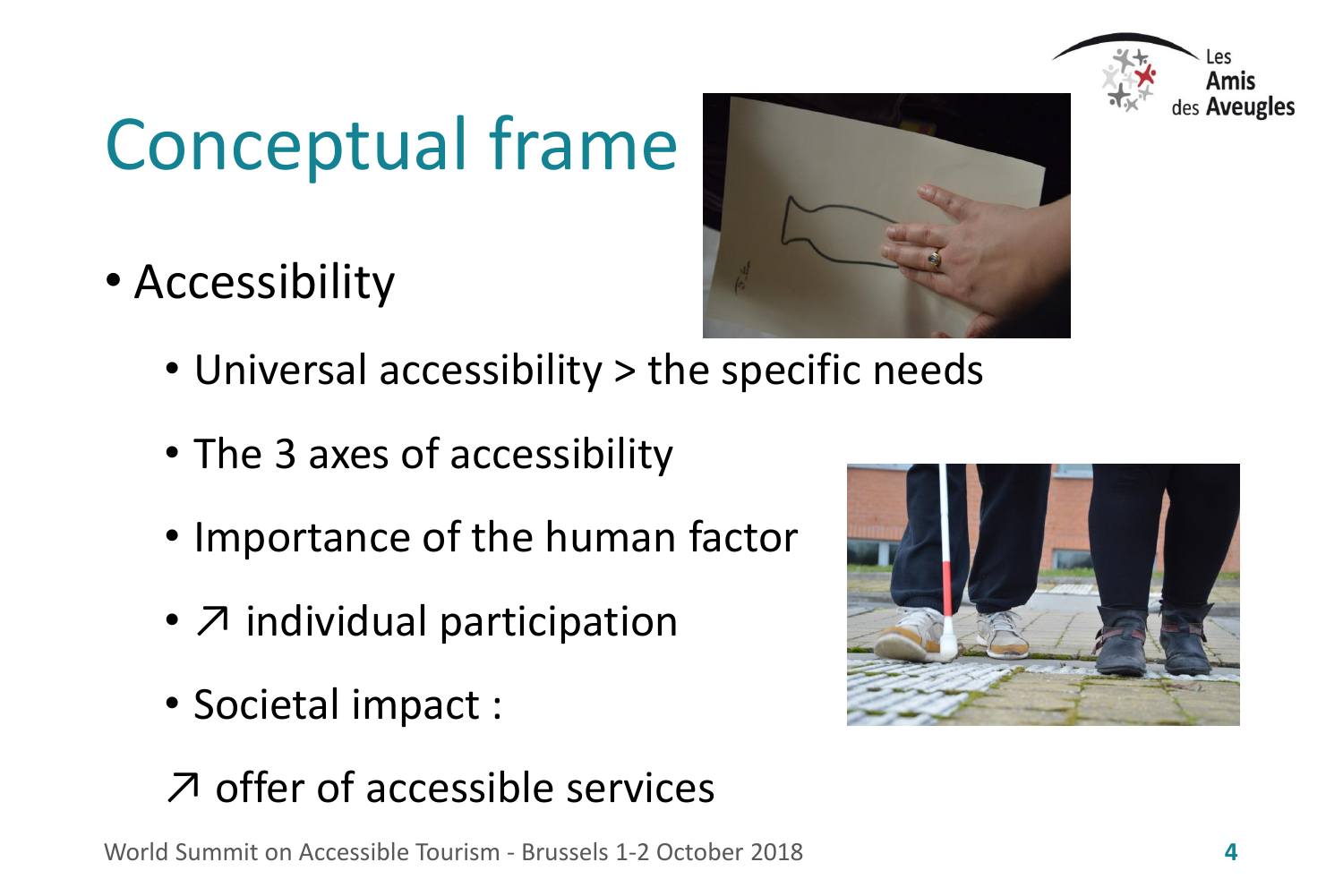

World Summit on Accessible Tourism - Brussels 1-2 October 2018 **5**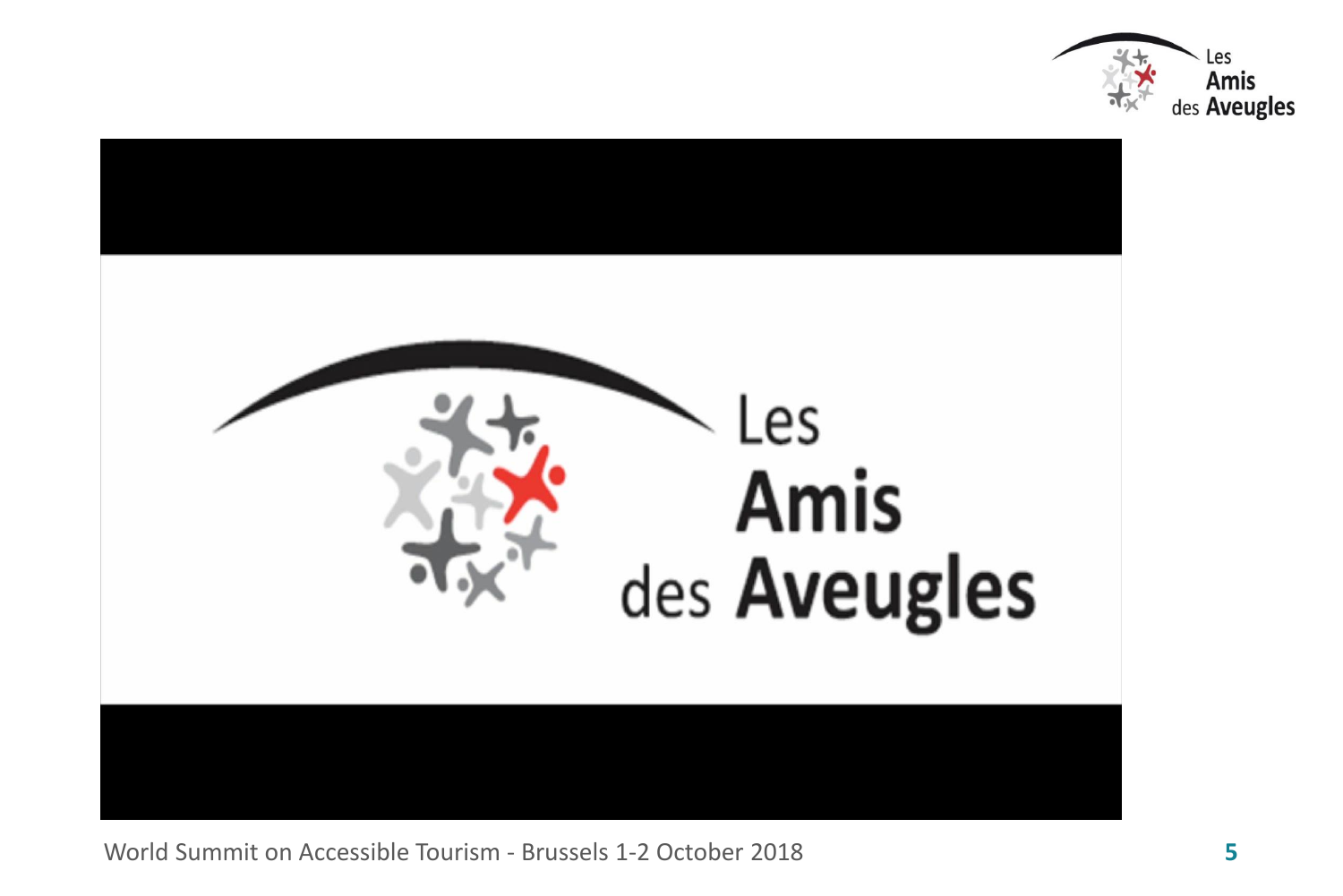

# Conceptual frame

• Mental representations

• ≠ perceptual modalities



- Multisensory approach : personal and interpretation
- Adaptations on a case by case basis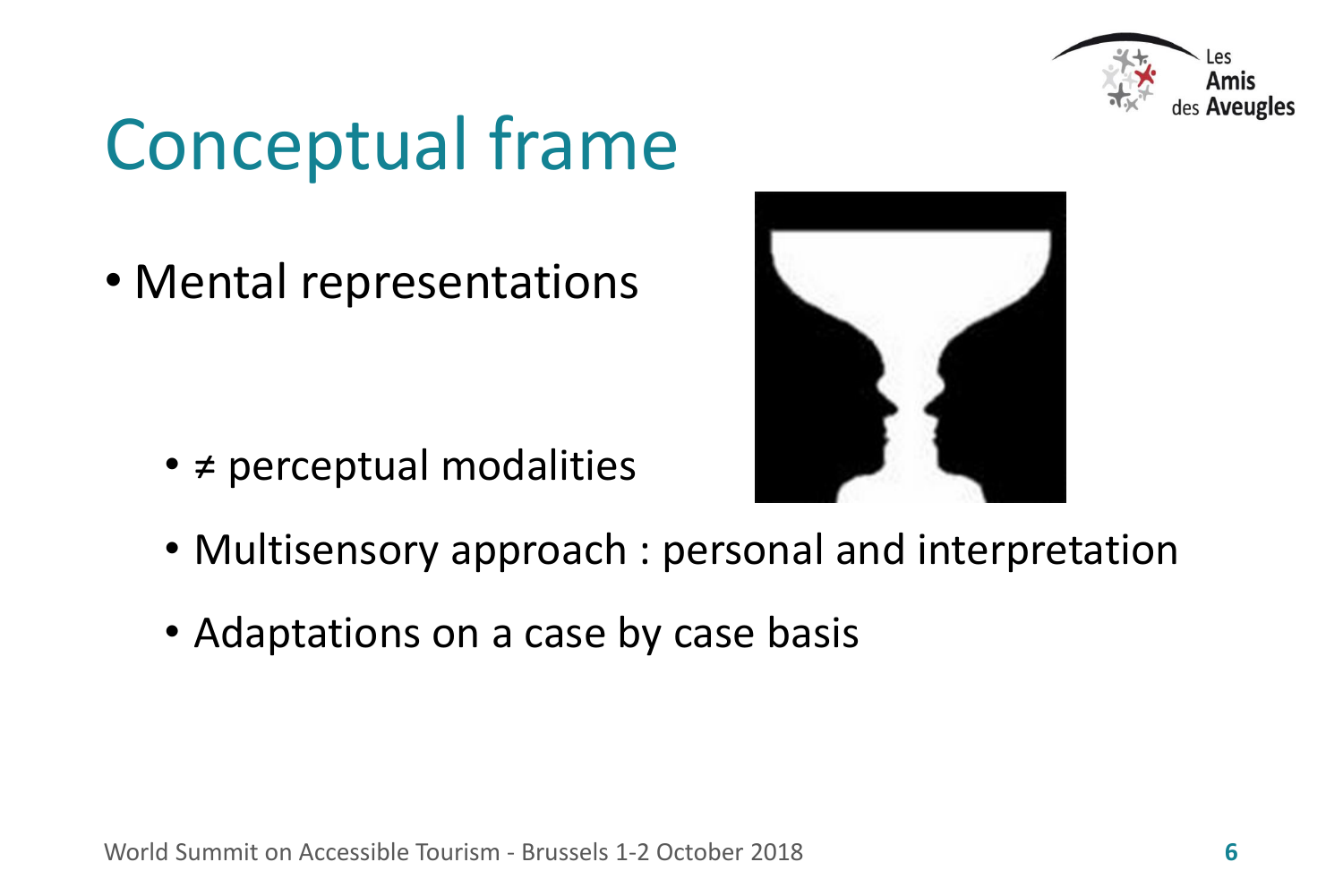

# Specific methodology (1)

- Participative approach with museum
- Ecological validity ++
	- Real-life situations in museums
	- Participation of the partner guide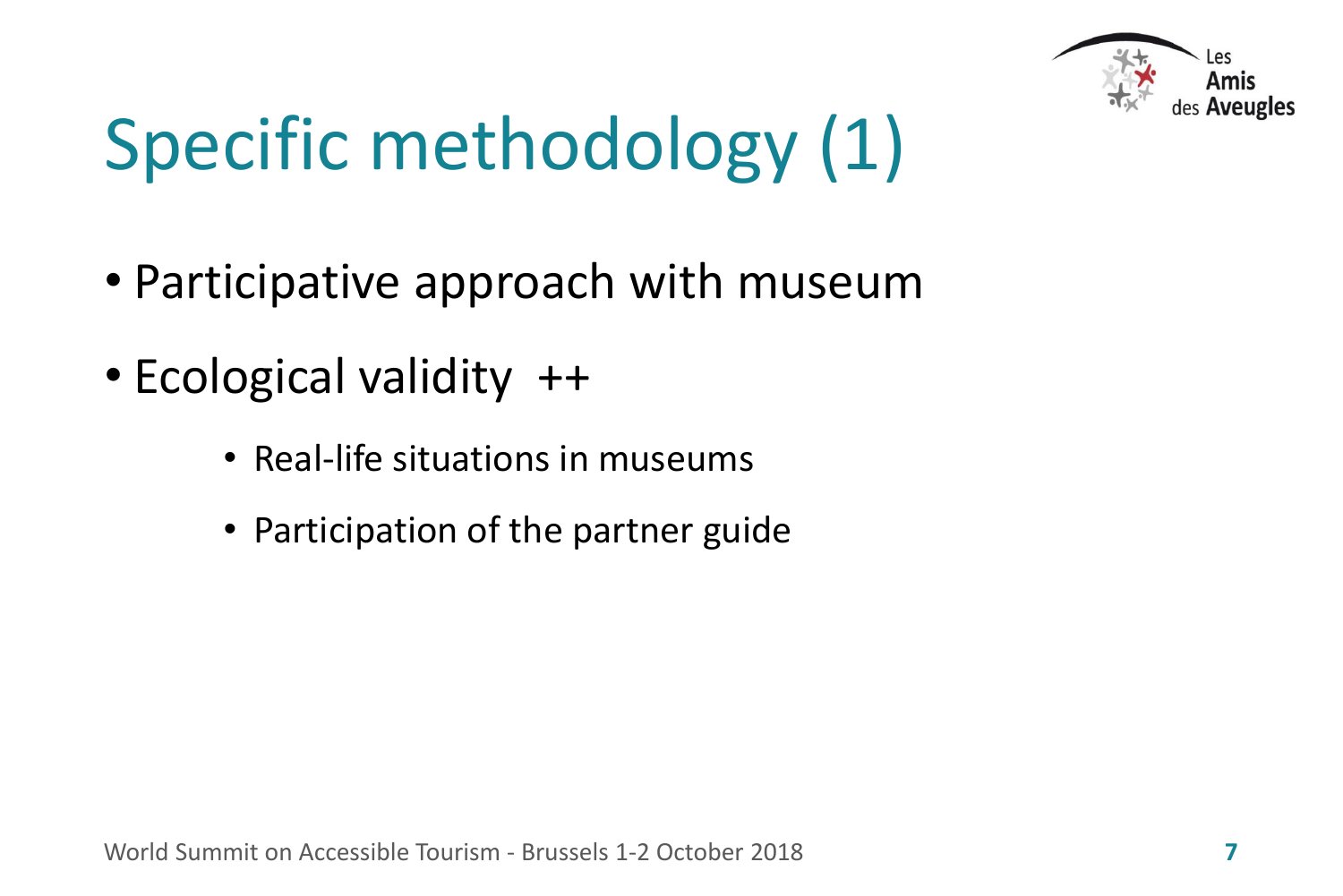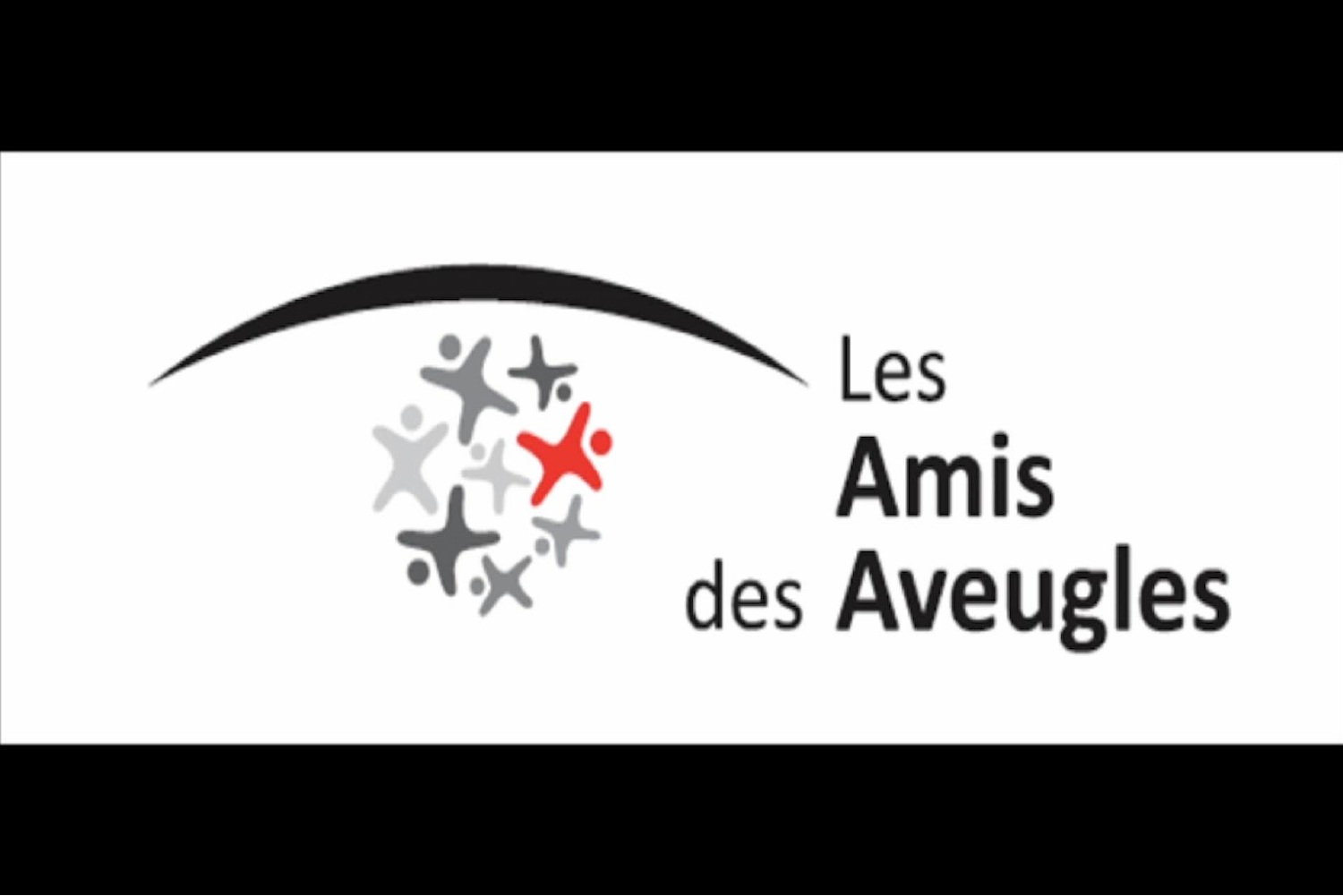

# Method and content

• Interactive and deductive

Practical exercises, scenarios and exchanges  $\rightarrow$  to reach theory

- Knowledge development  $\rightarrow$  theoretical knowledge
- Skill development
	- Practice of accompaniment
	- Identification of needs and opportunities for accessibility
	- Using tools to design adaptations
	- Evaluation of the relevance of the adaptations made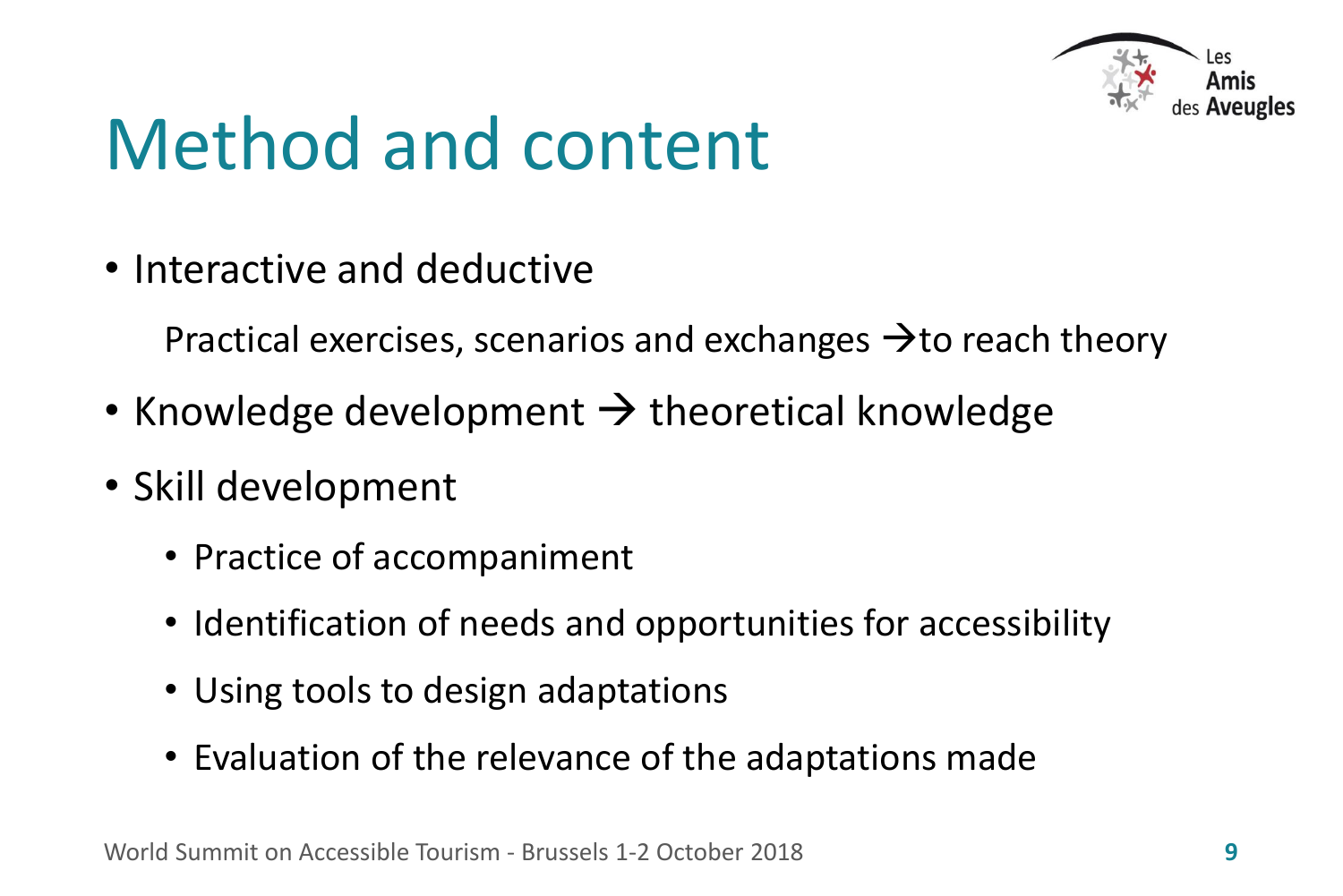

# Specific methodology (2)

- Participative approach with visually impaired people
- Pilot group
- Goal
- Exchange on content made accessible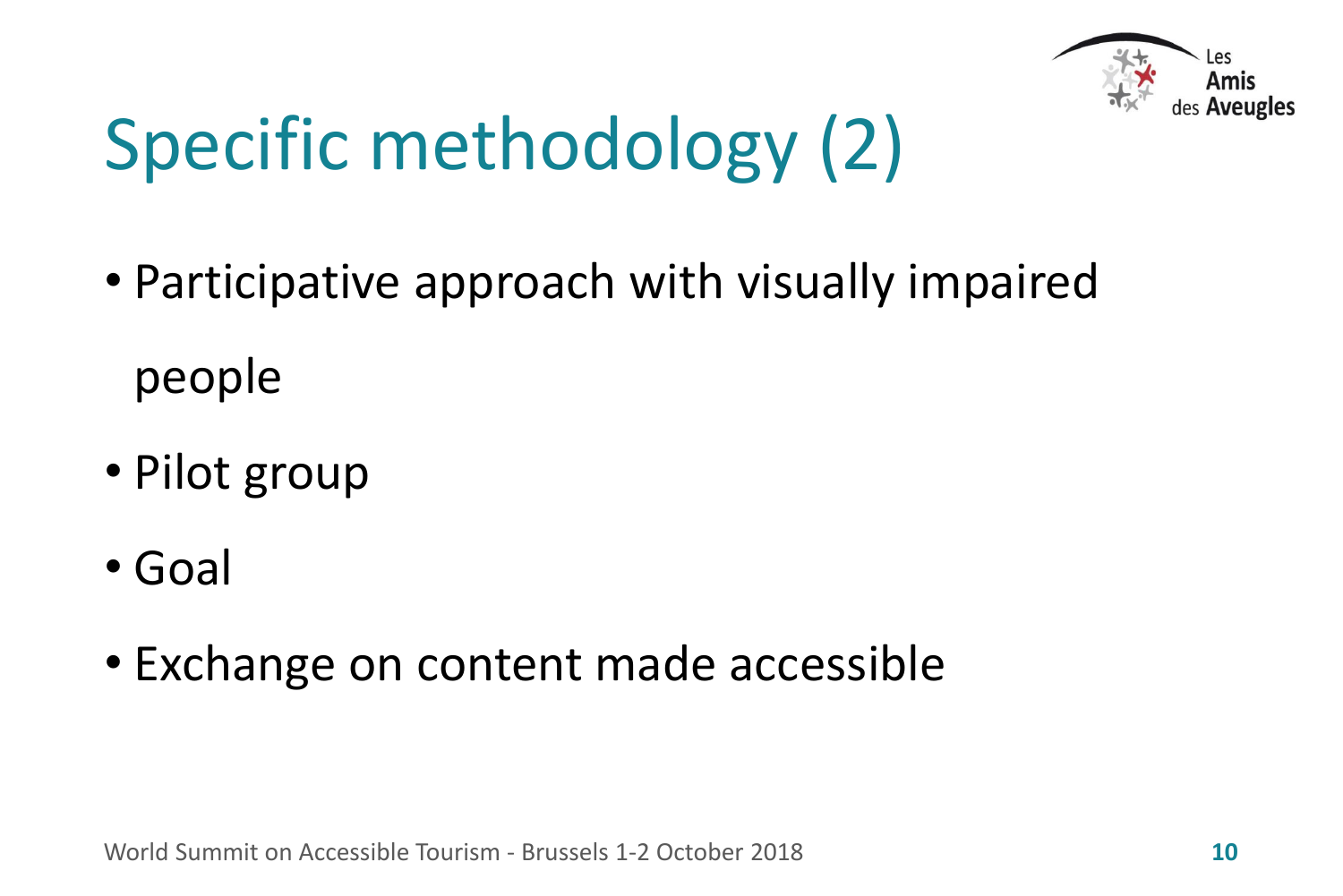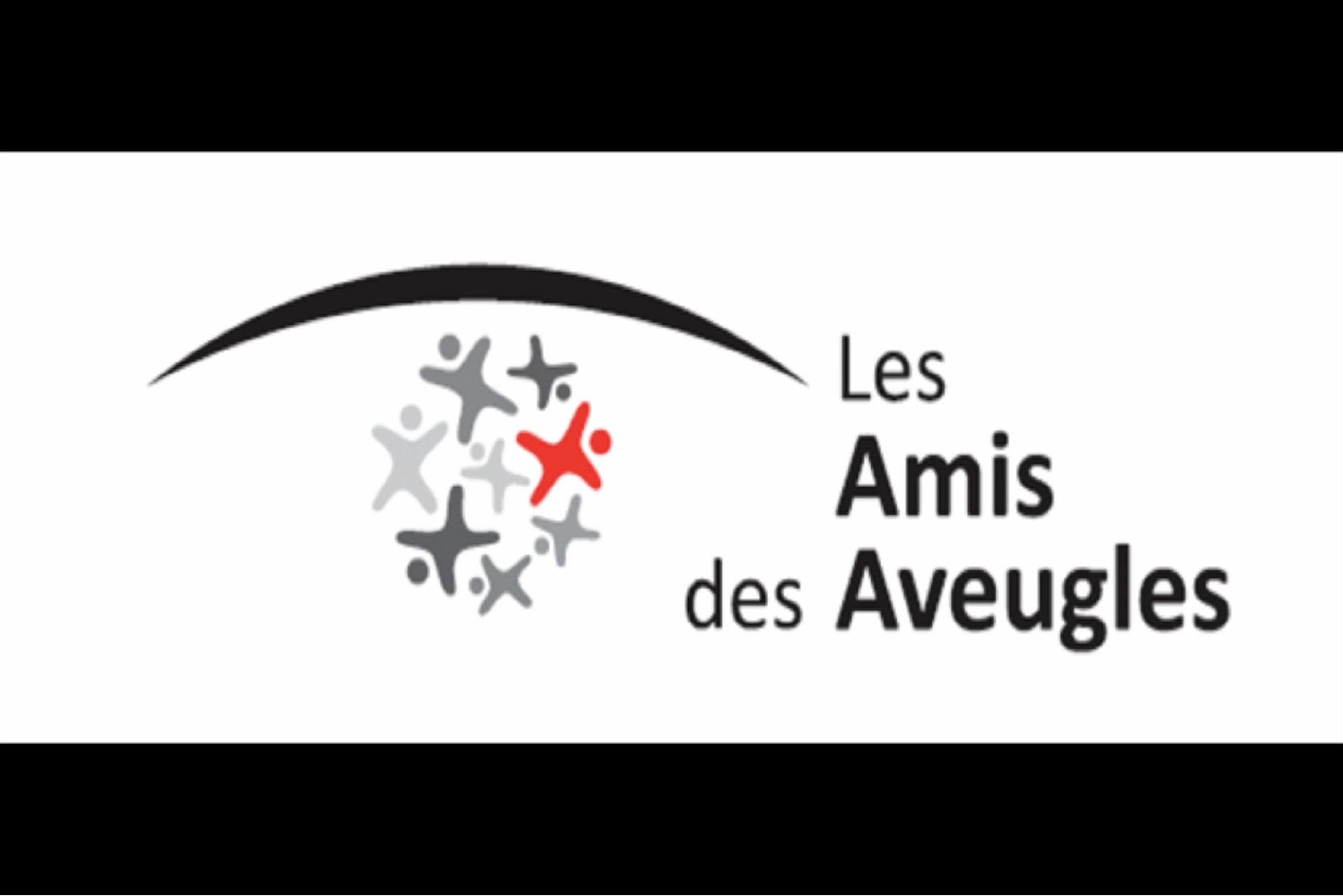

# Conclusion

• Universal accessibility  $\rightarrow$  autonomy  $\rightarrow$  inclusion of

all  $\rightarrow$  social participation  $\rightarrow$  quality of life

- Training of professionals = significant factor of success in mediation
- Participatory methodology: ecological validity +

#### consultation of visually impaired people